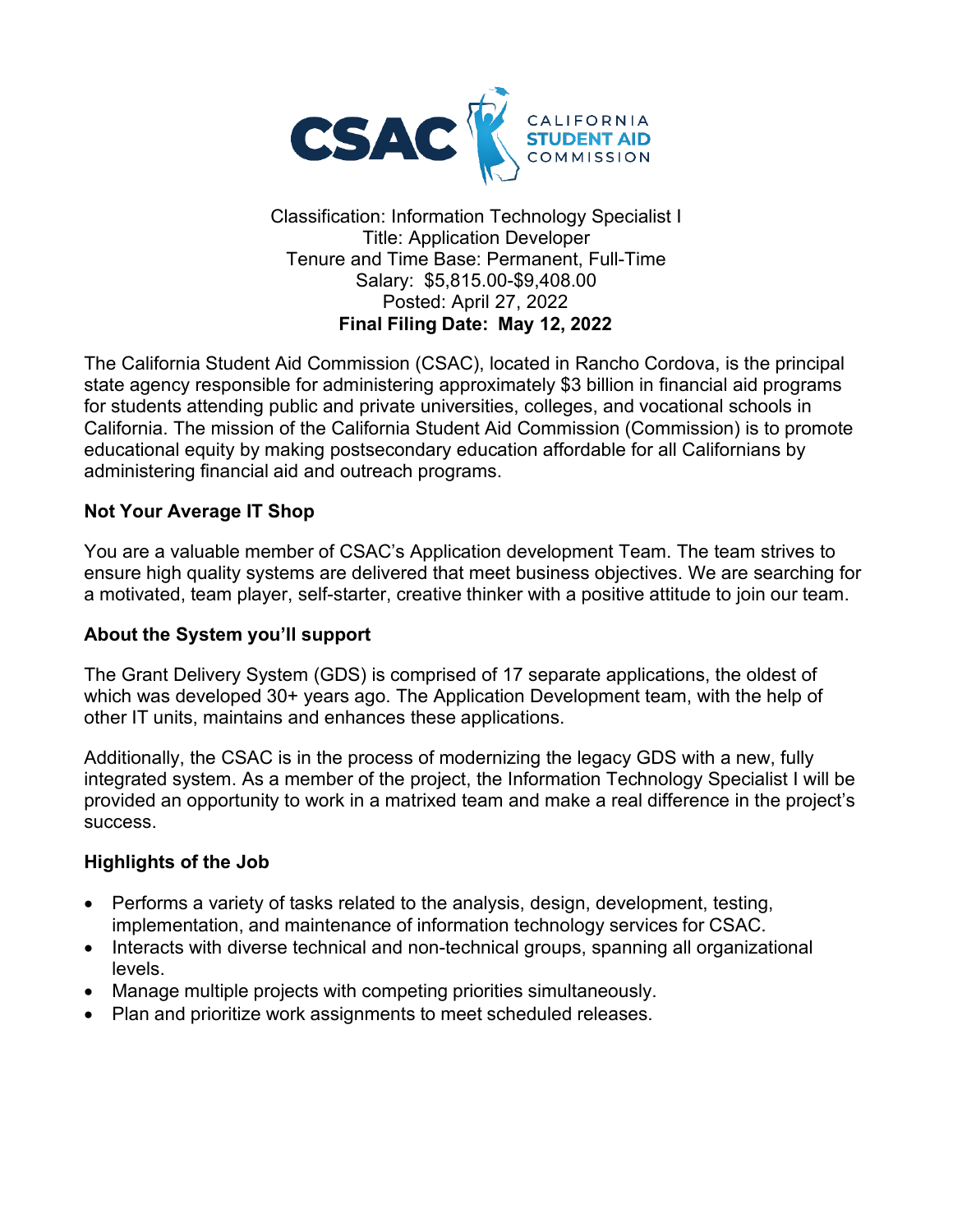## **Preferred Qualifications**

- Experience with Agile Methodology.
- Experience with Object Oriented JavaScript framework.
- Understanding of SOA and API's.
- Experience with Oracle PL/SQL, SQL, DDL and DML.
- Developing scalable, optimized applications for Oracle databases.
- DevOps experience with GitHub, Jenkins, Visual Studio, and TFS
- Unit and system testing with Selenium.
- Ability to understand and create design documents such as, Data Modeling and UML diagrams.
- Excellent communication skills and team player with creative and innovative problemsolving abilities.
- Strong relationship management skills, enthusiastic and self-driven, with a high degree of commitment.
- Strong organizational and planning skills, including the ability to multi-task and adjust to changing priorities, work under pressure, meet deadlines, in a fast-paced and small-team atmosphere.

### **Working Knowledge of:**

- Angular including HTML and CSS
- Java Framework including Spring Boot
- Oracle PL/SQL
- Identity Access Management.
- Container-based applications.
- Amazon Web Services.
- Multi-tier applications using .Net, VB. Net, C#, ASP.Net MVC, ASP.Net, and WCF.
- Crystal Report Development.

#### **Statement of Qualifications**

Candidates are required to submit a Statement of Qualifications (SOQ). The SOQ is a written document and narrative discussion of how the candidates' education, training, experience, and skills qualify them for the position. The SOQ should be typed, Arial Font 11, and no more than two pages in length. Please include Statement of Qualification in the title of the SOQ document. A résumé is not considered an SOQ. Applications received without an SOQ will be rejected.

#### **Who Should Apply**

Interested individuals who meet the minimum and desirable qualifications and are eligible to be appointed to the **Information Technology Specialist I** classification.

Applicants must have current list eligibility for appointment to this class, currently a state employee who has transfer eligibility (transfers must meet the minimum qualifications for the advertised class, per CCR Rule 250), or currently in an Information Technology Specialist I position. Appointment is subject to SROA/Surplus provisions. SROA and Surplus candidates are encouraged to apply. Surplus candidates must submit a copy of their surplus status letter.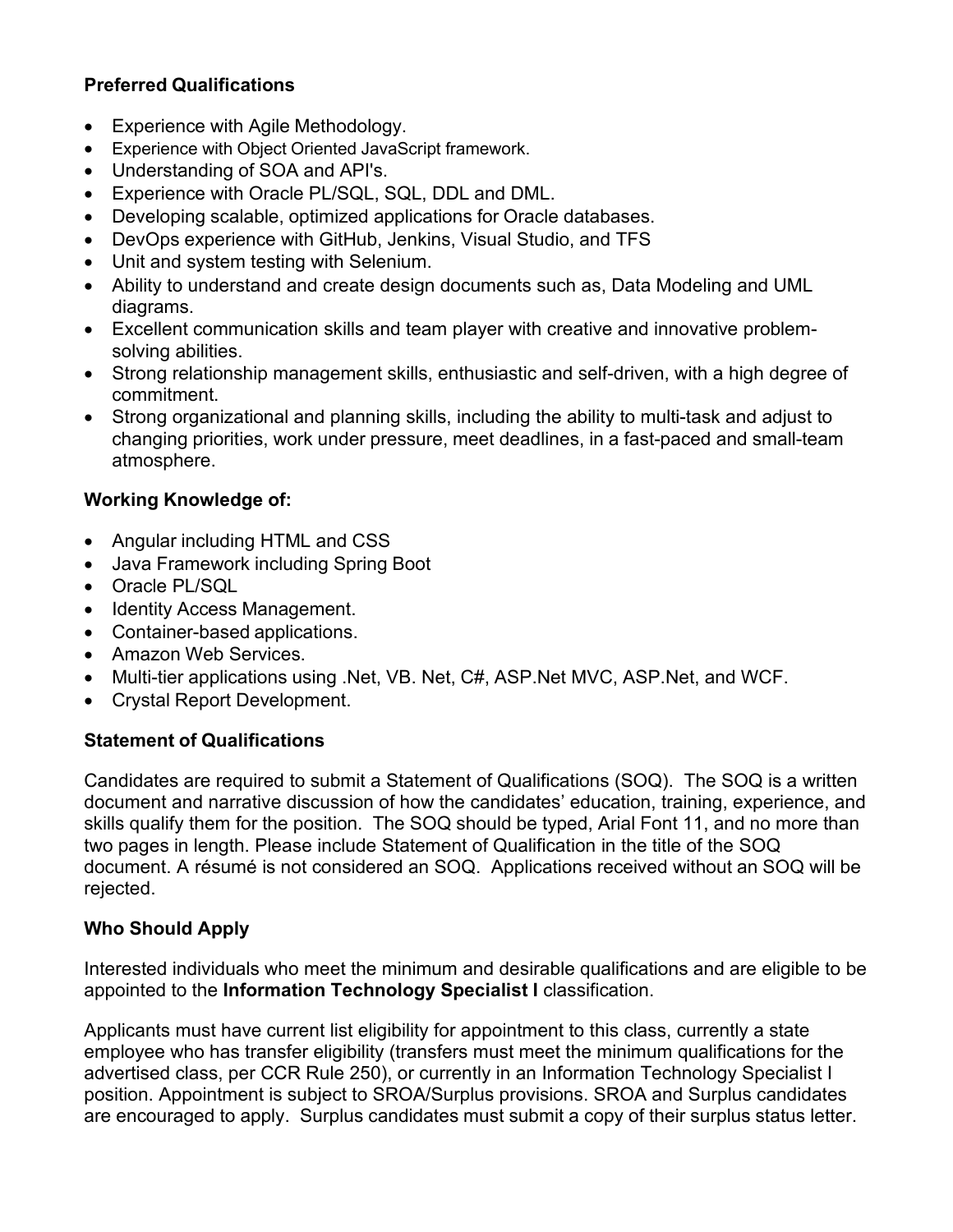Other methods of appointments will be considered, including Training & Development (T&D) Assignments.

All applicants, regardless of the type of eligibility, must meet the Minimum Qualifications of the [Information Technology Specialist I](http://www.calhr.ca.gov/state-hr-professionals/Pages/1400.aspx) classification. In addition, please attach all required supporting documents (i.e., transcripts/diploma, license, and/or required certificate) to your application.

Eligibility is determined by the completed information on your Std. 678 and/or résumés; please ensure applications and/or résumés contain completed information, or your application may not be accepted.

#### **How to Apply/Final Filing Date**

Please reference **RPA #21-044**, **JC-304186**, **Position #270-701-1402-XXX**, **Information Technology Specialist I, Application Developer**, in the 'Job Title' section on the application, Std.678.

Interested and qualified candidates must complete a State Examination/Employment Application (STD. 678) and Statement of Qualifications. Submission of a résumé is optional. Applications and Statements of Qualifications will be accepted through **May 12, 2022.** Electronic submission of applications and Statements of Qualifications may be completed through your Cal Career account at [www.jobs.ca.gov.](http://www.jobs.ca.gov/) Please contact the Personnel Office at (916) 464-8180 or email at [Personnel@csac.ca.gov](mailto:Personnel@csac.ca.gov) if you need assistance with the electronic application process.

Applications will **not** be accepted by fax or e-mail. You may also submit your application in person or by mail at:

CA Student Aid Commission P.O. Box 3210 Rancho Cordova, CA 95741-3210 Attention: Personnel-Recruitment

CA Student Aid Commission 11120 International Drive Rancho Cordova, CA 95670 Attention: Personnel-Recruitment

The State of California is an equal opportunity employer to all, regardless of age, ancestry, color, disability (mental and physical), exercising the right to family care and medical leave, gender, gender identity or expression, genetic information, marital status, medical condition, military or veteran status, national origin, political affiliation, race, religious creed, sex (includes pregnancy, childbirth, breastfeeding, and related medical conditions) and sexual orientation of any person.

It is an objective of the State of California to achieve a drug-free workplace. Any applicant for State employment will be expected to behave in accordance with this objective because the use of illegal drugs is inconsistent with the law of the State, the rules governing civil service, and the special trust placed in public servants.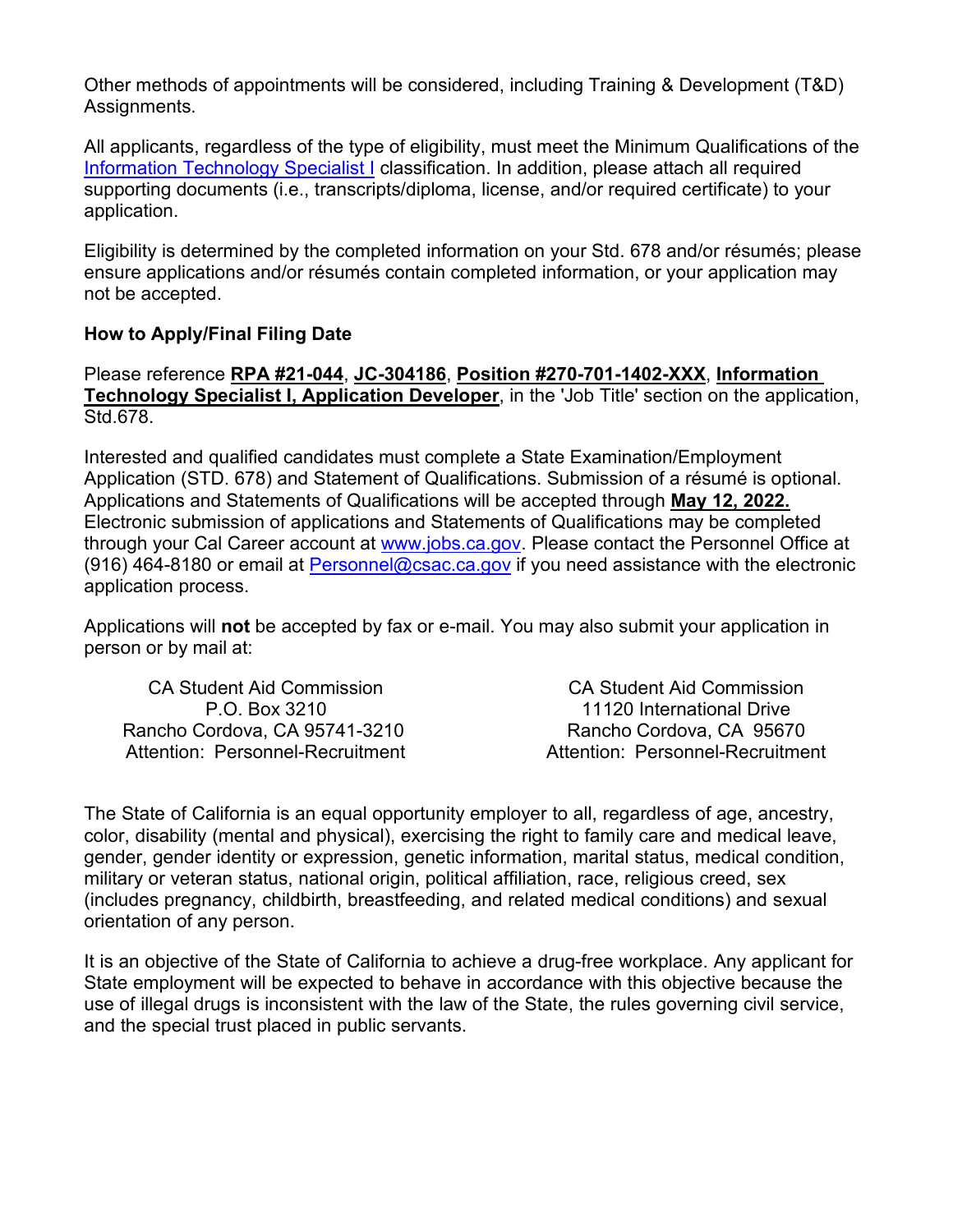# **CALIFORNIA STUDENT AID COMMISSION DUTY STATEMENT**

# **Position Identification:**

| <b>Employee Name:</b>      | Vacant                                     |
|----------------------------|--------------------------------------------|
| Classification:            | <b>Information Technology Specialist I</b> |
| <b>Working Title:</b>      | <b>Application Developer</b>               |
| <b>Position Number:</b>    | 270-701-1402-XXX                           |
| Location:                  | Rancho Cordova                             |
| License/Other Requirement: | N/A                                        |
| Date Prepared:             | December 13, 2021                          |
| <b>Effective Date:</b>     |                                            |

## **Function (Summary of Responsibilities):**

| <b>Business Technology Management</b>   | $\boxtimes$ Information Technology Project Management |
|-----------------------------------------|-------------------------------------------------------|
| $\Box$ Client Services                  | $\boxtimes$ Software Engineering                      |
| $\Box$ Information Security Engineering | $\Box$ System Engineering                             |

Under the general direction of the Information Technology Supervisor II of the Application Development Team, the Information Technology Specialist I work cooperatively with program units and the Project Management Team, serving as a technical lead for the most complex and time sensitive information technology (IT) projects. The incumbent is a lead programmer responsible for the design, development, and implementation of Web, desktop server and mobile applications, including system databases and stored procedures:

Duties include:

- Act as a senior developer in the analysis, design, development, testing, implementation, and maintenance of programming solutions and enhancements.
- Lead multiple complex project and tasks to plan, design, develop, test, and implement new and enhanced Grant Delivery System (GDS).
- Conduct code analysis and systems design for software applications that support business customers.
- Develop programming logic, coding, test data, program testing, program documentation, production problem analysis, debugging, and rapid correction.
- Participate in the most complex projects.
- Act as a technical advisor/resource for IT staff and the business unit.
- Create, modify, and publish documentation.

Provide leadership in identifying, investigating, and recommending opportunities to incorporate emerging technology tools, practices, and techniques to improve the efficient delivery of business functions.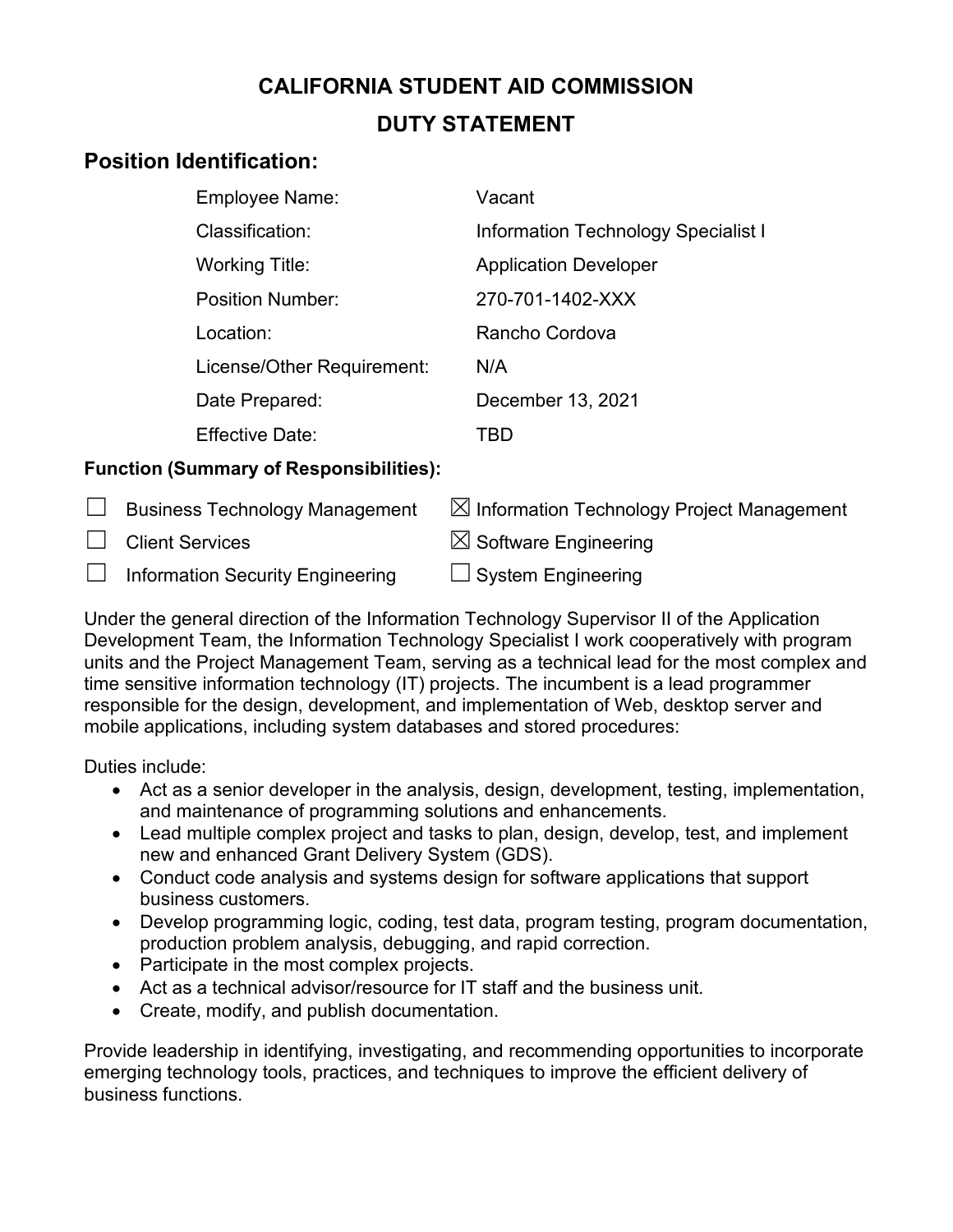#### **Reporting Relationships:**

Reports directly to the Information Technology Supervisor II over the Application Services Section.

## **Program Identification:**

The California Student Aid Commission is responsible for administering financial aid programs for students attending public and private universities, colleges, and vocational schools in California. The mission of the California Student Aid Commission (Commission) is to promote educational equity by making postsecondary education affordable for all Californians by administering financial aid and outreach programs.

As a valued member of the Information Technology Services Division team, you make it possible for the California Student Aid Commission to improve by providing expert level consultation, being innovative, resourceful, and flexible, reporting to work as scheduled; working cooperatively with team members and others; and treating others fairly, honestly, and with respect. Your efforts are important to each member of the team, as well as the students and schools we serve.

## **Job-Functions:**

Candidates must be able to perform the following essential functions with or without reasonable accommodations.

- 35% The Information Technology Specialist I Application Developer must be proficient in analysis, design, development, testing, implementation, and maintenance of programming solutions and enhancements for public-facing, web-based applications. Lead multiple complex projects and tasks throughout the software development lifecycle (SDLC) using agile method. Conduct code analysis and systems design for software applications that support CSAC stakeholders. Provide leadership in identifying, investigating, and innovating to improve the efficient delivery of stable, scalable, wellperforming applications.
- 25% The incumbent must maintain knowledge and understanding of technologies such as DevOps, configuration management, Structured Query Language, database design fundamentals, and testing techniques. In addition, the incumbent is expected to develop and maintain familiarity with concepts, components, and standards related to software structured programming and design, analysis methodologies, and objectoriented technology.
- 15% Act as a technical advisor in determining and analyzing the information processing needs of users, establishing the feasibility of information technology system solutions, monitors, and implements systems and may assist in the evaluation of proposed new or modified information technology system hardware and software and the development, installation, and measurement of system programs. Maintains and enhances reports; provides mentoring and technical assistance to stakeholders for development support duties as required; prepares and maintains design documents; performs testing to ensure an error-free release of software, coordinates the implementation of the new system with the user community to ensure a smooth deliver of the finished system.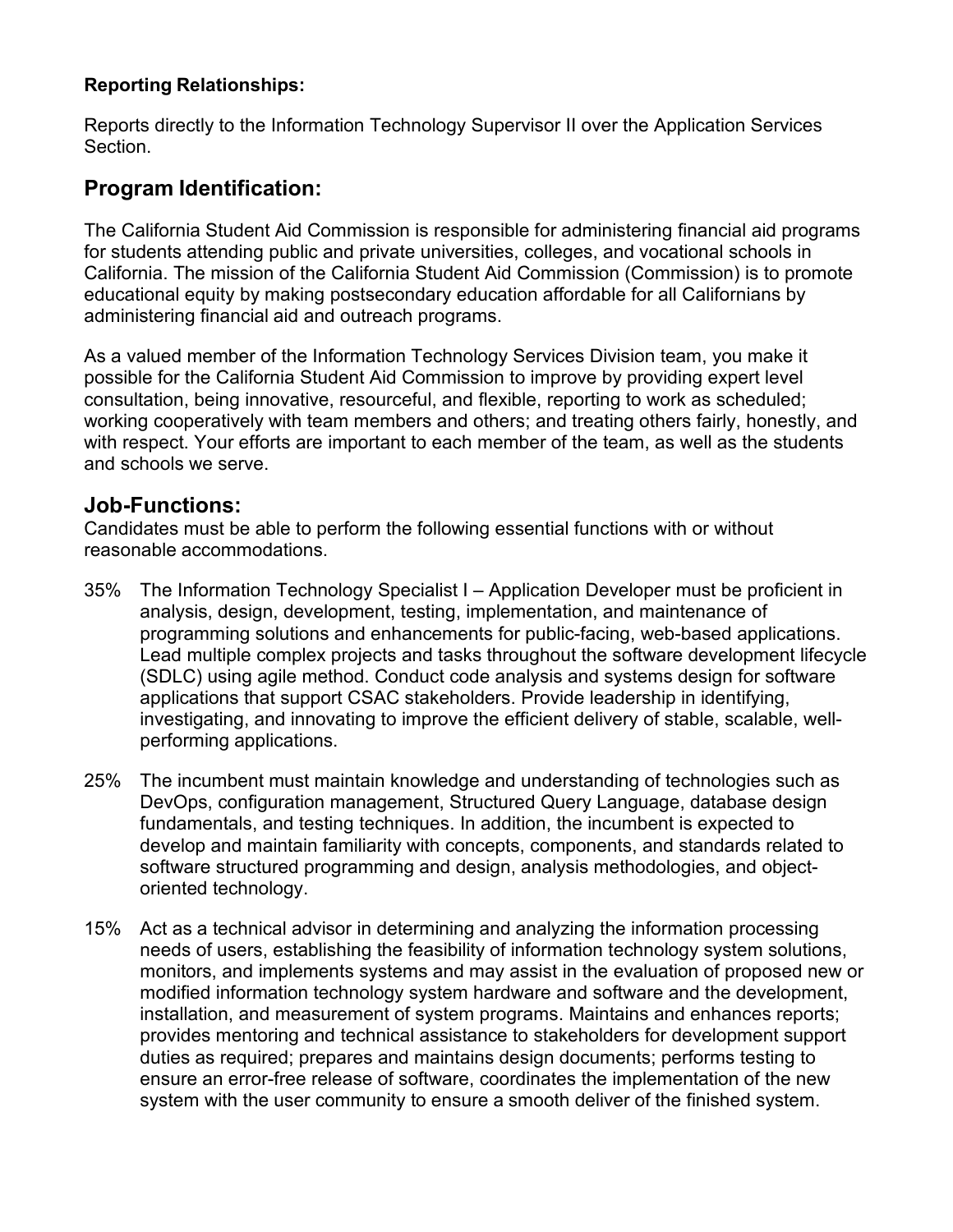- 10% Lead in the development of software development standards, procedures, processes, and documentation used by the California Student Aid Commission to ensure consistent state government interoperability.
- 10% Provide technical assistance and production support for the legacy and modernized applications.

#### **Non-Essential Functions**

5% Other duties as required.

## **ADA Requirement**

Alternatives will be provided for incumbents who are unable to perform the essential functions of the job due to a disability covered under the Americans with Disabilities Act.

## **Physical Requirements:**

Ability to operate and utilize office machines required to perform work tasks, such as copiers, faxes, calculators, personal computer, etc. these job duties may require the incumbent to work under demanding conditions and irregular hours during peak periods. Requires sitting for long periods while using a personal computer or reviewing documents and working papers.

## **Working Conditions:**

Employee's work is to be performed within an office environment, and is equipped with standard or ergonomic office equipment, as needed. Attend meetings in designated conference rooms and be willing to travel to off-site locations.

## **Attendance:**

Must maintain regular and acceptable attendance. This position is subject to on call and standby time and periodic off-shift, weekend work. This position is work week group "E" which is exempted from coverage under the Fair Labor Standards Act (FLSA). A work week group "E" or salaried employee does not receive overtime compensation and may be required to work specific hours to provide services when deemed necessary by management. Employees who are excluded from FLSA shall not charge paid leave for absences of less than whole day increments or docked for absences of less than a whole day.

# **Signature:**

By signing this document, I acknowledge that I have read and understand all the requirements and information above and will receive a copy of this duty statement.

Applicant/Employee Certification of Essential Functions: I certify that I possess essential personal qualifications including integrity, initiative, dependability, good judgment, and ability to work cooperatively with others, and a state of health consistent with the ability to perform the assigned duties as described above with or without reasonable accommodations. (If you believe reasonable accommodation is necessary, discuss your concerns with the hiring